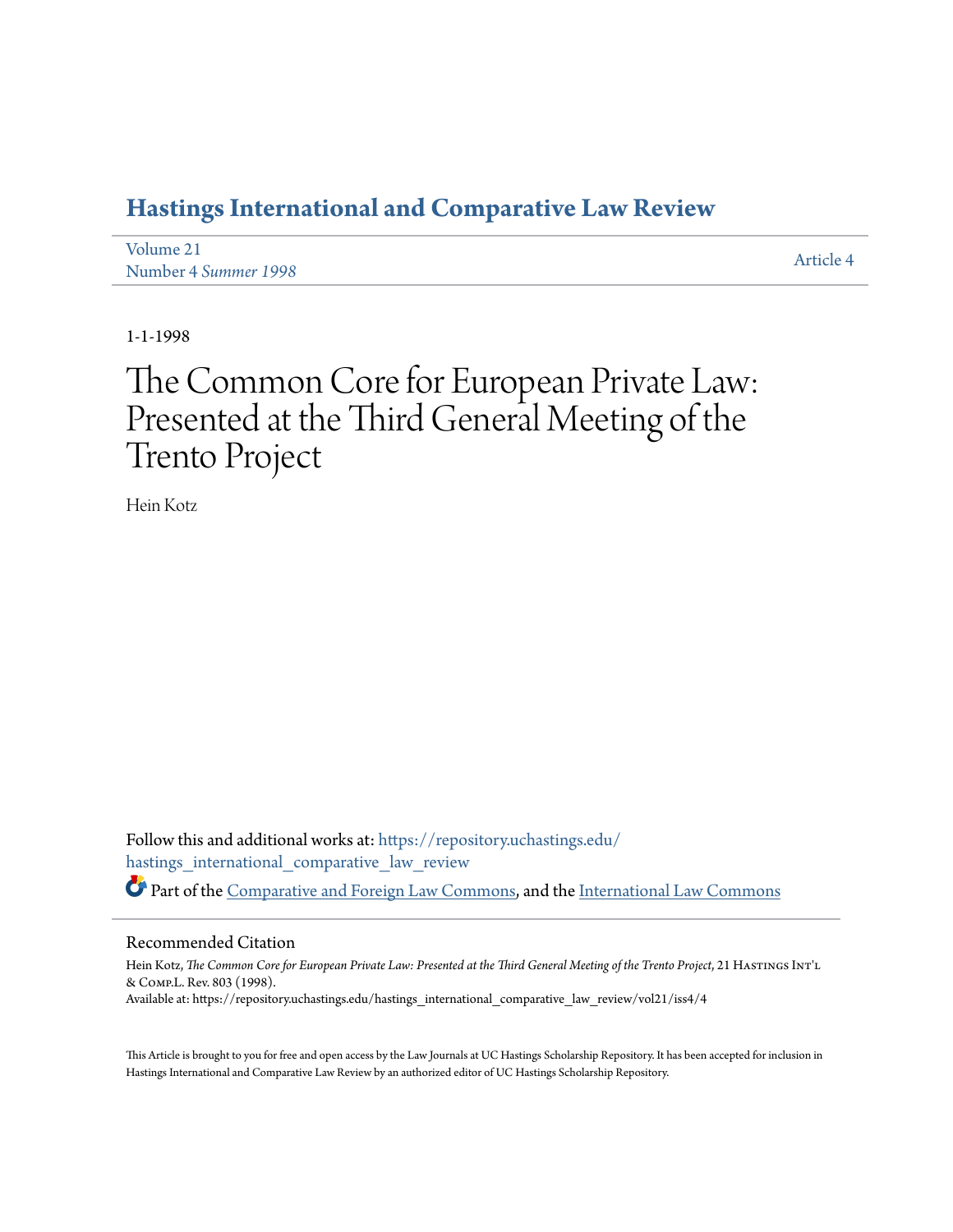## **The Common Core of European Private** Law: Presented at the Third General **Meeting of the Trento Project**<sup>†</sup>

### $By$  **HEIN KÖTZ**\*

First, I wish to say how honored I am to be invited to say a few words at the opening of the Third General Meeting of the Project on the Common Core of European Private Law. The only qualification needed for my job is, in the words of Ugo Mattei, that I must be "more or less sympathetic with the philosophy" of the Common Core Project, and I think I pass this test with flying colors. It is true that I am not an aficionado of immediate codification. In fact, I am not at all sure whether a demonstrable practical need for a European civil code exists at the present time or whether the Commission of the European Union has the jurisdiction to undertake such a project. I do think, however, that a serious effort must be made to develop a common core of European legal principles and rules, to engage in the construction of a European legal *lingua franca,* to develop a common European legal literature, and thus, to lay the basis for what will be needed when the time is ripe to undertake the ambitious project of codifying the private law of the European States. I will try to distinguish between the various types of academic scholarship needed to encourage the growth of a common European legal culture and a European common law.

One type of academic scholarship must aim at the production of textbooks, treatises and casebooks based on a decidedly non-national point of view. This approach should discuss their subjects in a way which by no means ignores the rules of national legal systems but treats them as merely local variations of a European

<sup>-</sup> A version of these remarks was published at 5 **EUR. REV. PRIVATE** L 549 (1997).

**<sup>\*</sup>** Professor of Law, University of Hamburg; Co-Director, Max-Planck-Institute for Foreign and Private International Law, Hamburg.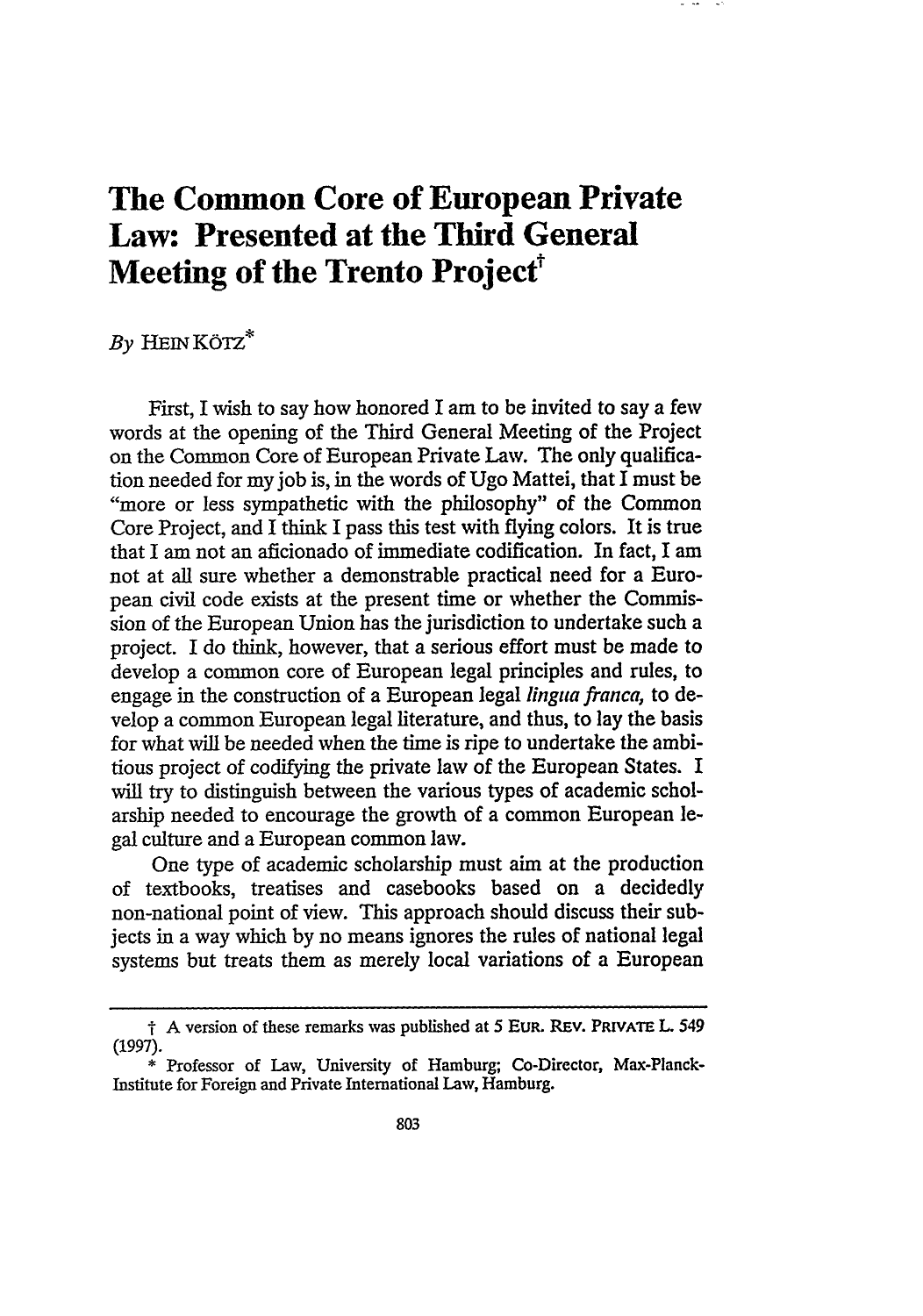theme which in principle is unitary. Analytical literature of this type must begin to flow. The call for a European common law of contract, tort or business organizations will no doubt take some time to answer in full. However, the fact that this task seems to have caught the interest of jurists in many European countries means that books will multiply and compete. Competition between academic writings of this type will, I hope, not only reveal the existence of a European common law but contribute to its various fields a coherent structure, making them teachable, manageable, discussible and criticizable. The literature we need on the *droit commun european* will hopefully be seen by future lawyers as having paved the way towards a European civil code in the same manner as the French authors of the eighteenth century paved the way towards the Code Napoleon by their books on the *droit communflanvais.*

Another type of needed academic scholarship must aim at developing rules that apply uniformly over the territories of the various European States regardless of a particular legal system and intended to reflect the best solution offered by the laws of those States. One example of this type of scholarship is, of course, the work of the Commission of European Contract Law which produced the Principles of European Contract Law on Performance, Non-Performance and Remedies in 1995. Another example is the Common Core Project. Its distinctive feature is its *method,* which is based on the one used in the sixties by the Cornell Project under the leadership of Professor Schlesinger.<sup>1</sup> It is a method which is factual throughout in that it starts with a fairly large number of specific fact situations, and analyzes each solution jurisdictionally. As the Cornell Project itself showed, this method has its weaknesses, but it also has its strengths, and it is on its strengths that I wish to say a few words.

Take the so-called good faith clause. It is all very well to say, as in section 1.106 of the Principles of European Contract Law, that "in exercising its rights and duties each party must act in accordance with good faith and fair dealing."<sup>2</sup> However, it would be starry-eyed to assume that a red-blooded English commercial lawyer, having read section 1.106, will accept with enthusiasm that this is one of the

*<sup>1.</sup> See* PIERRE BONASSIES ET AL,., FORMATION OF CONTRACTS: A **STUDY** OF THE COMMON CORE OF LEGAL SYSTEMS (Rudolf Schlesinger ed., 1968).

<sup>2.</sup> COMMISSION ON EUROPEAN CONTRACT LAW, THE PRINCIPLES OF EUROPEAN CONTRACT LAW, PART I: PERFORMANCE, NON-PERFORMANCE AND REMEDIES (Ole Lando & Hugh Beale eds., 1995).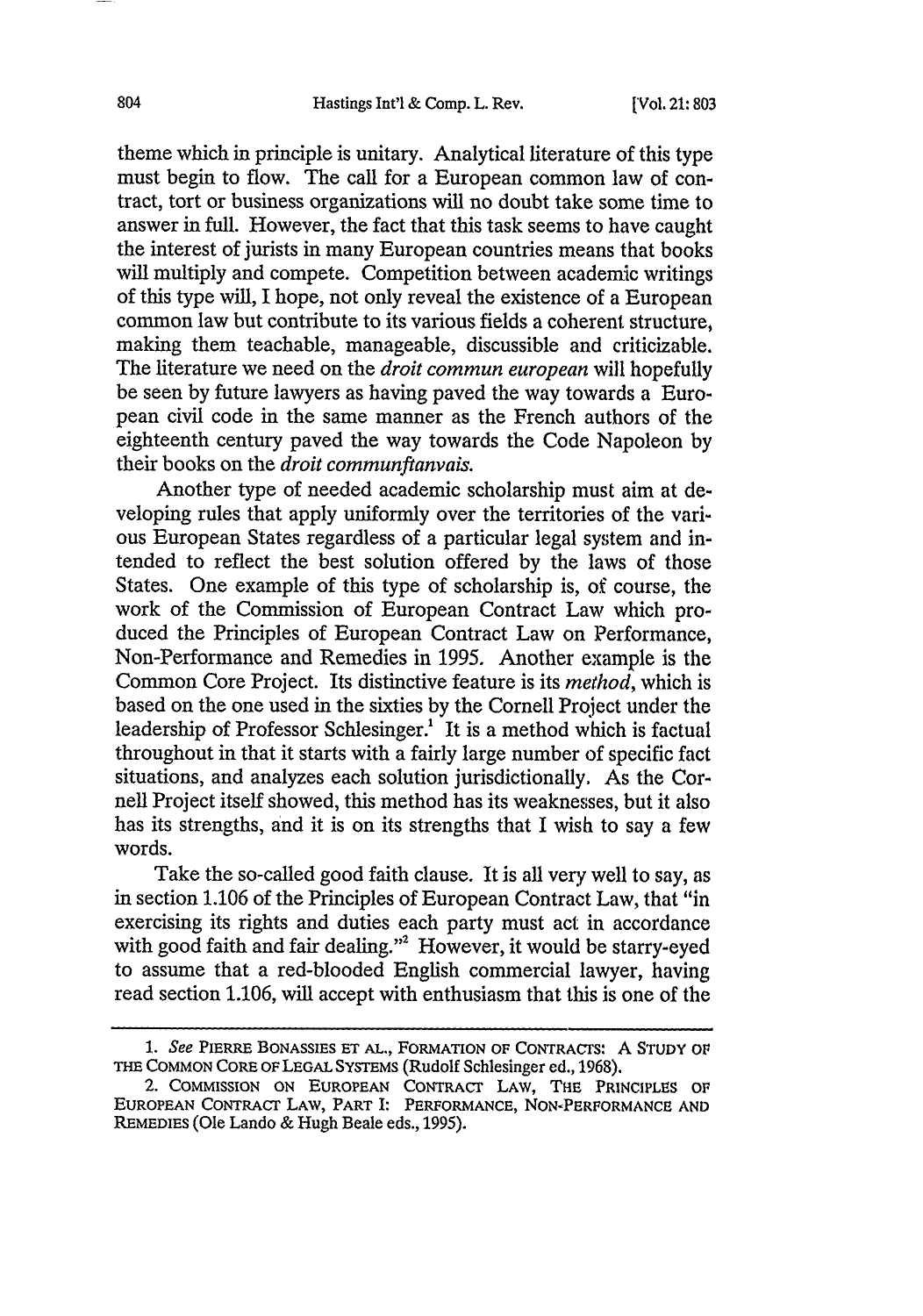basic rules of contract law, nor will he be convinced if he is shown the two or three practical illustrations given in the comment on section 1.106. What is needed to allay the fears expressed by our English colleagues is a painstaking analysis of the fact situations to which French, German, Italian or Dutch lawyers would apply the good faith standard and of the solutions they would reach in each of these fact situations on the basis of that standard. This is, I think, the kind of information the Common Core Project might provide, and what I regard as one of its strengths.

Another strength of the Common Core Project is its awareness of the need to take into account all of the "legal formants" influencing the solutions reached in different jurisdictions. These formants include differences of values, attitudes and policies. For example, various explanations are offered to explain the differences between English and continental laws on pre-contractual disclosure and information. English law is said, "to tolerate a certain moral insensitivity in the interest of economic efficiency."<sup>3</sup> On the other hand, French law is thought to rank solidarity higher than individualism.<sup>4</sup> I would like to offer a more mundane explanation.

The doctrinal development of a country's contract law typically depends on the types of contracts litigated before that country's higher courts. In comparing Australian and English contract law Professor Ellinghaus argued:

[A] law of contract devised by a court most often confronted with one type of contract will differ from that devised by a court most often confronted with another type of contract. A court of ultimate appeal which draws on its own precedents in the development of a particular body of doctrine will naturally be influenced by the data most often placed before **it.5**

Professor Ellinghaus reported that about two thirds of the contract cases decided by the Australian High Court concerned the sale of land. During the same period, most litigated contracts before the House of Lords arose from charter parties, contracts for the carriage of goods and contracts for marine insurance, and in many of those

<sup>3.</sup> Barry Nicholas, *The Pre-Contractual Obligation to Disclose Information: English Report, in* CONTRACT LAW **TODAY: ANGLO-FRENCH COMPARISONS 187** (Donald Harris & Denis Tallon eds., 1989).

<sup>4.</sup> Pierre Legrand, *Pre-Contractual Disclosure and Infornation: English and French Law Compared,* 6 OXFORD J. **LEGAL STUD.** 322,349 (1986).

<sup>5.</sup> M.P. Ellinghaus, *An Australian Contract Law?, 5* J. CONT. L **13,** 19-20 (1992).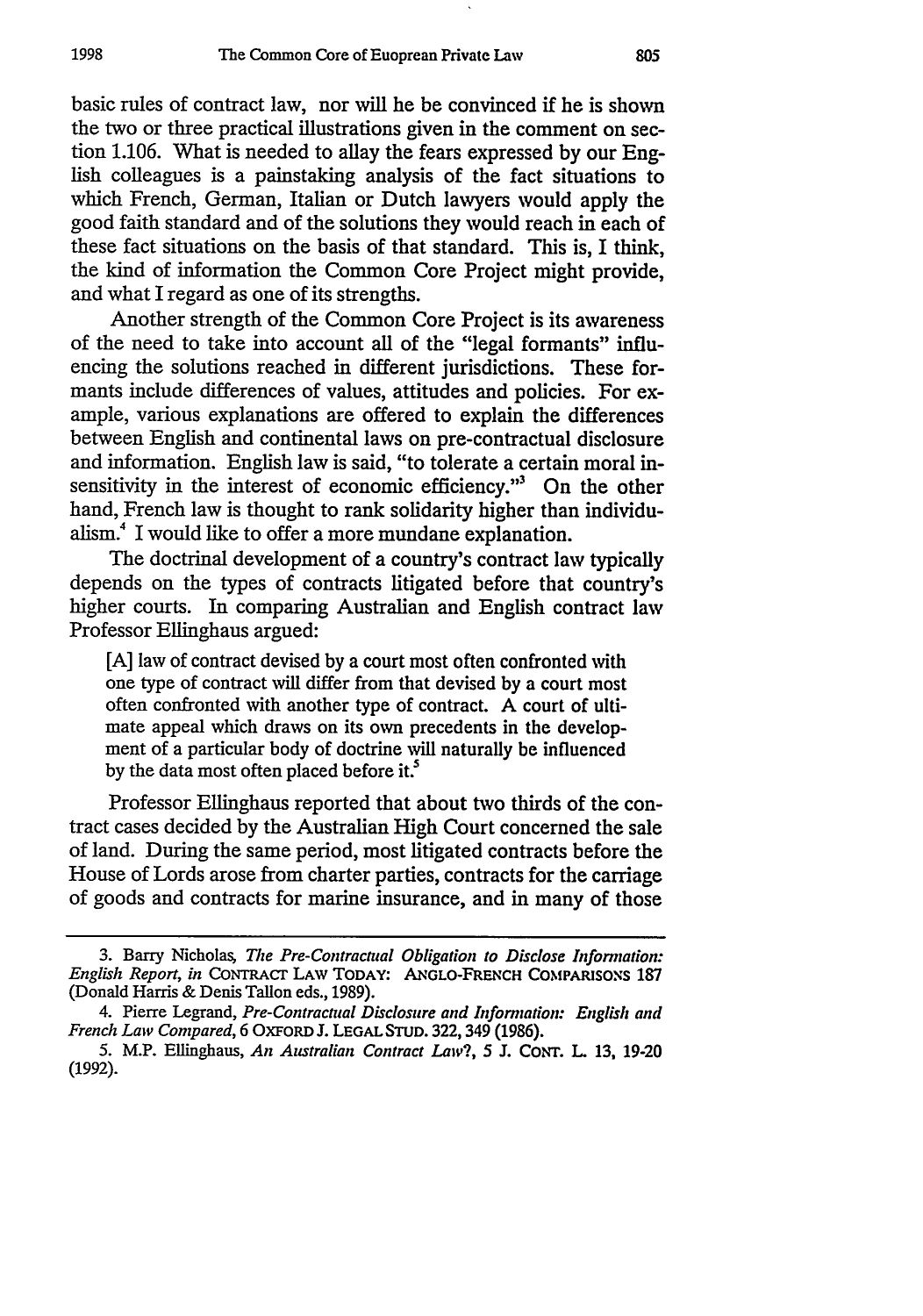cases one or both parties were large enterprises doing business on an international scale. Lord Goff said:

[O]ne feature of our legal system which I find many of our continental friends are unable to understand or unwilling to accept is the worldwide importance of the English commercial court, of English commercial arbitration, and of English commercial law. Yet this is a fact of life.... I here refer not so much to London as a financial center, but to London as the center of the world's shipping, the center of nearly all the world's commodity trades, and the center of the world's insurance. One result of this is that more commercial arbitrations are held each year in London than in the rest of Europe put together.... Yet another is, of course, the English Commercial Court itself... which must, I imagine, be by far the most important court in the world for the resolution of international commercial disputes. Certainly there is nothing like it anywhere else in Europe. You can judge its international character by the fact that, in one year during which I had the honor to preside over the court, in every single case tried in the court either one or both parties came from overseas.<sup>6</sup>

Germany has no commercial court in the English sense. However, the number of cases arising out of contracts for the sale of land, used automobiles, other personal non-commercial relationships, and agreements between professionals and consumers is far greater in the Federal Court of Justice (the highest German civil court) than in the English appellate courts. A study of the 415 decisions dealing with contractual disputes rendered by the Federal Court from 1986 to 1994 revealed that there were only six cases in which one or both parties were residing abroad.<sup>7</sup> Yet, there were no less than twenty-nine cases in which a consumers' association sought an injunction restraining the defendant firm from using allegedly unfair contract terms. The types of contracts litigated were evenly spread over the whole spectrum, but there were only eighteen cases involving contracts for the carriage of goods and insurance policies covering the attendant risks. In 212 cases, i.e. slightly more than one half of the total sample, *both* parties were consumers in the sense that they had not entered into the agreements in the course of a business or exercise of a profession.

It would seem, therefore, that there is more than a grain of

<sup>6.</sup> Lord Robert Goff, *Opening Address, 5* J. CoNT. L. 1, 2 (1992).

**<sup>7.</sup> ENTSCHEIDUNGEN DES BUNDESGERICHTSHOFES IN ZIVILSACHEN** [Supreme Court] vols. 95 to 127.